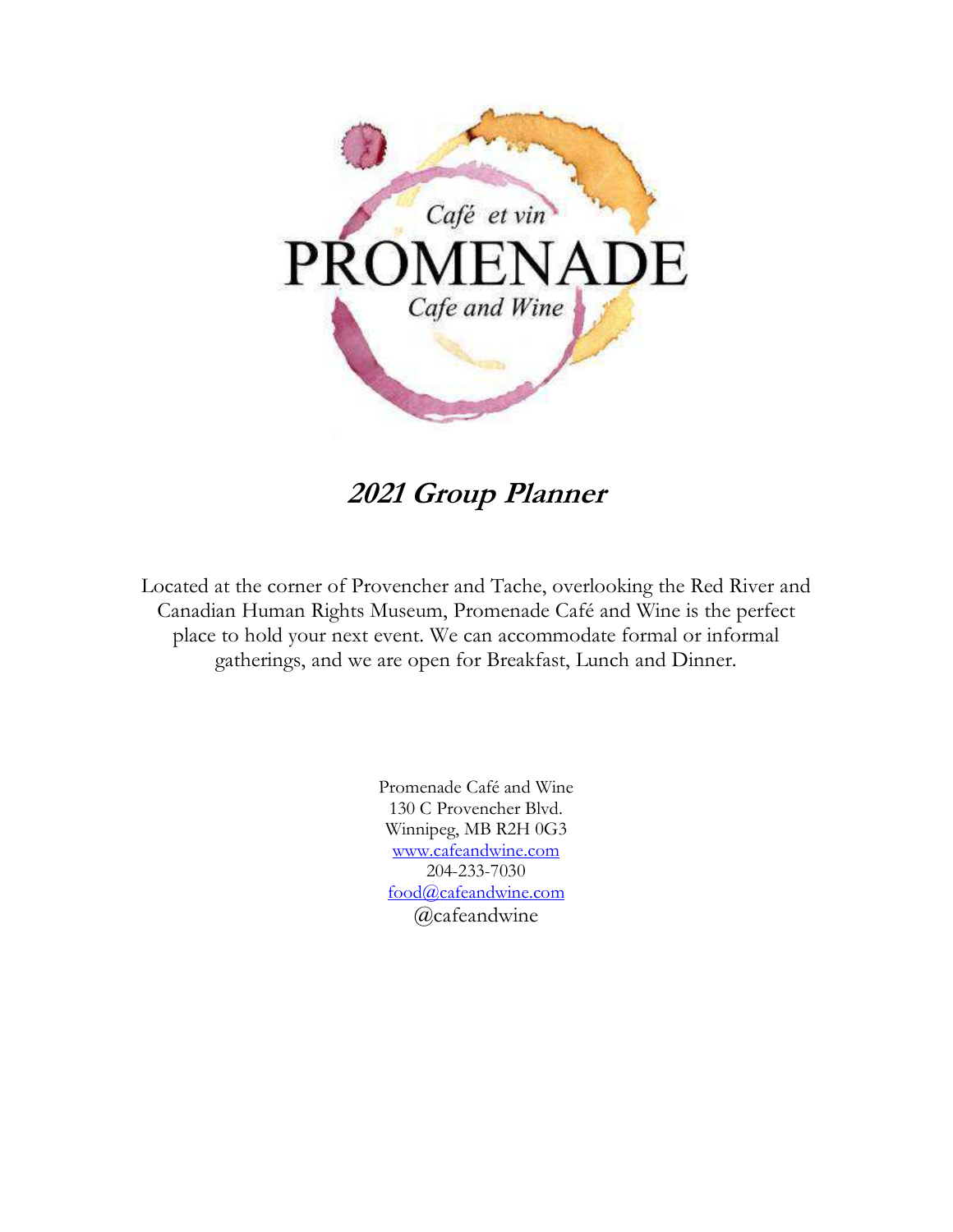### **Reservations and group bookings Promenade Café and Wine has two separate rooms to offer you**

#### **Wine Room:**

Our Wine room has a bank of windows that overlooks the Provencher bridge on the Red River. It can accommodate up to 50 guests seated.

**Room Fee**: In order to have **exclusive use** of the Wine Room; we require a room rental.

#### **Sun & Monday Evening \$1000 Tues to Thurs Evening \$1500 Friday & Evening \$2000 Saturday Evening \$2500**

Room can be shared with other tables with no minimums with management discretion Minimums before taxes and 15% gratuities

#### **Cafe Room or Extended Patio :**

Our Cafe room is a series of tables along Bay windows. It can accommodate up to 20 guests seated. Extended patio can accommodate up to 60 people seated.

**Room Fee**: In order to have **exclusive use** of the spaces; we require a commitment to spend a minimum amount on food and beverage listed below.

#### **Sun & Mon Evening \$500 Tues to Thurs Evening \$1000 Friday & Evening \$1000 Saturday Evening \$ \$1500**

Room can be shared with other tables with no minimums with management discretion Minimums before taxes and 15% gratuities

# **Deposit**

Groups of 20 people or more require a non-refundable \$500 deposit (\$250 for lunch) at the time of booking.

**Groups of 20 or more cannot be held without a deposit received.** 

## **Payment**

Payment is due at the end of the event. MasterCard, Visa, interact or cash are accepted. All groups of 8 people or more are subject to a 15% gratuity.

# **Limited Group Menus**

To better serve you, your guests and our restaurant patrons, groups of 14 guests or more will order off of our limited menus. This ensures a faster, more efficient dining experience.

Preorders are always recommended for all groups, however, groups of 25 or more guests will be required to provide a preorder.

If a preorder cannot be provided for groups of 25 guests or more, a \$3.00 per person upcharge will be applied.

We do our best at Promenade Café and Wine to accommodate allergies and dietary needs. Whenever possible, please give us notice of any meal restrictions.



**Promenade Café and Wine** 130-C Provencher Blvd | Wpg | MB | R2H 0G3 | 204.233.7030 www.cafeandwine.com or food@cafeandwine.com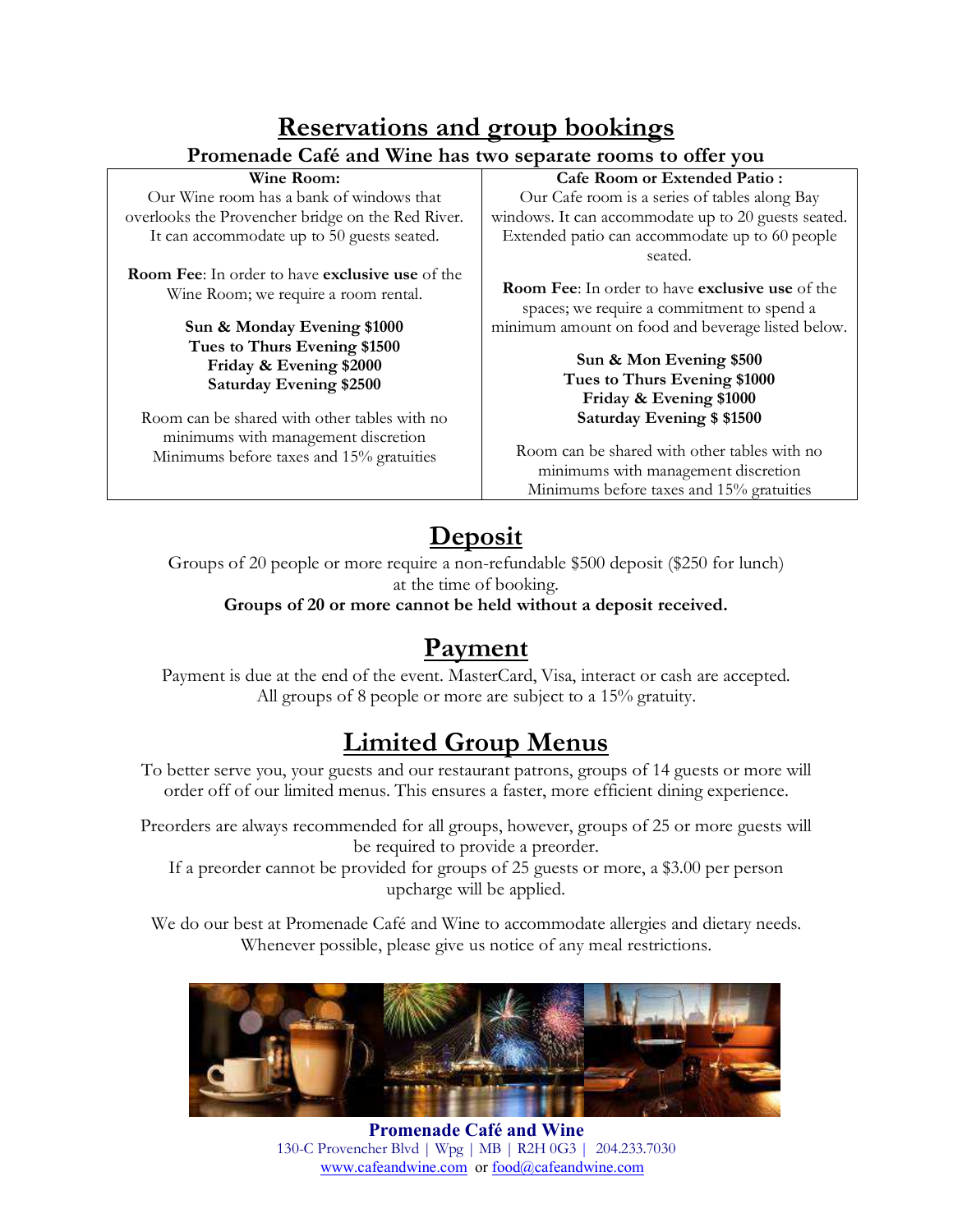## **Lunch Plated Service**

Groups of 25 or more guests will be required to provide a preorder. If a preorder cannot be provided for groups of 25 guests or more, a \$3.00 per person upcharge will be applied. **Please choose two entrée options to offer your guests Lunch Menu served until 3p.m. We use Manitoba products wherever possible Served with bread, butter, soup du jour, starch and vegetables** 

#### **Trout**

Rainbow trout(6oz) served with a white wine, lemon, and caper butter sauce \$29

#### **Végétarien Quiche du Jour**

Chef's choice Quiche du jour \$26

### **Beef Tourtière**

Slowly braised ground beef in a rich sauce baked in a golden puff pastry pie \$28

**Beef Bourguignon** 

Seared beef sirloin stew with pearl onions, carrots and red wine \$28

### **-Dessert-Add dessert for \$8 per person**

Crème Brûlée du jour Maple Sugar Pie Chocolate Ganache Tarte

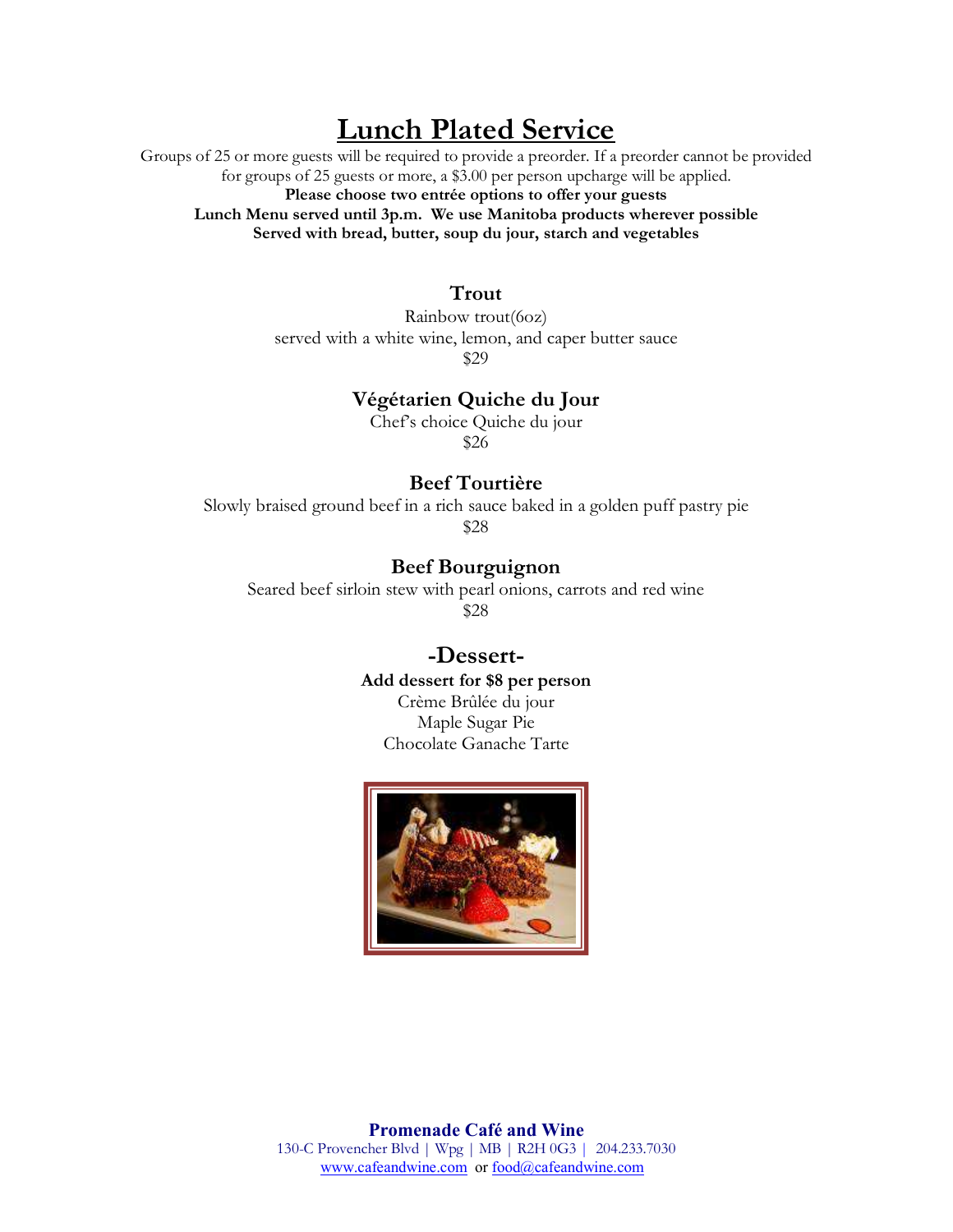## **Hors D'oeuvres**

**Hors d'oeuvres must be preordered Minimum order of 2 dozen Priced per dozen** 

## **Hot**

Vegetarian spring rolls \$18 Loveday mushroom crostini with Feta cheese \$22 Assorted mini quiche \$23 Mini Reuben Sandwiches \$23 Mini chicken shish-kabobs \$25 Bison meatballs with Caribou BBQ sauce \$25 Coconut crusted tiger prawns with Mandarin sauce \$28

## **Cold**

Traditional bruschetta on baguette \$18 House made paté on toast points \$22 Beet Chips with onion cream dip \$18 Smoked trout with pickled cucumber and Aioli \$24

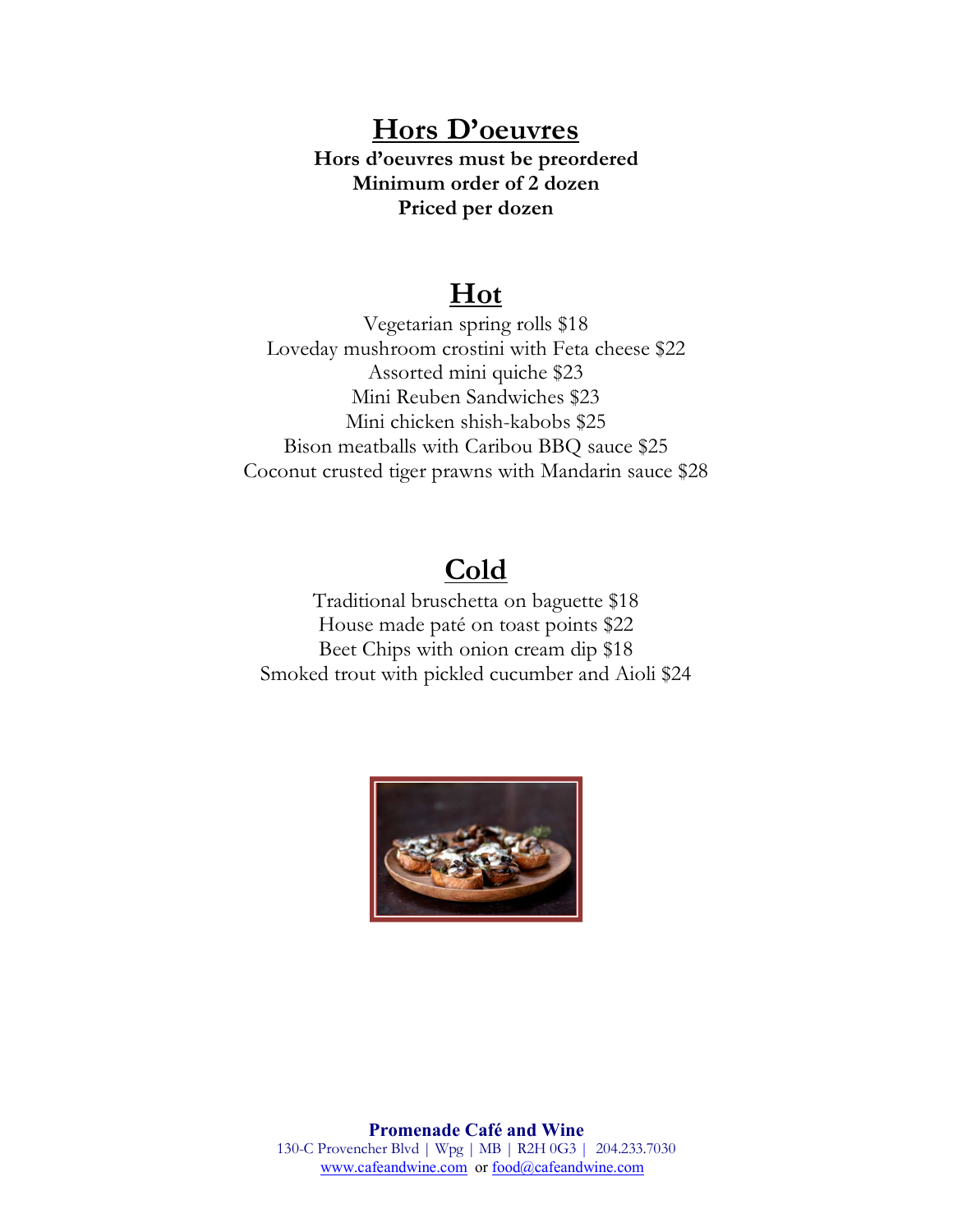## **Plated Dinners**

Groups of 25 or more guests will be required to provide a preorder. If a preorder cannot be provided for groups of 25 guests or more, a \$3.00 per person upcharge will be applied. **Promenade offers you the opportunity to put together your very own 3 course meal. Please choose one of the first course options, 1 main course and one dessert option to offer your guests. Entrées served with bread, butter, starch and vegetables. Prices are based on Entrées ordered. Dinner menu served after 5p.m. We use Manitoba products wherever possible** 

## **First Course**

 **(Please Select only one option from soup or salad)** 

### **-Soupe-**

### **Tomato Bisque or Roasted Root Vegetable**

### **-Salade-**

### **Promenade**

Baby field greens tossed in our house made Green Goddess Dressing

**or** 

### **Salade césar**

Romaine with bacon, crouton, lemon and crispy capers

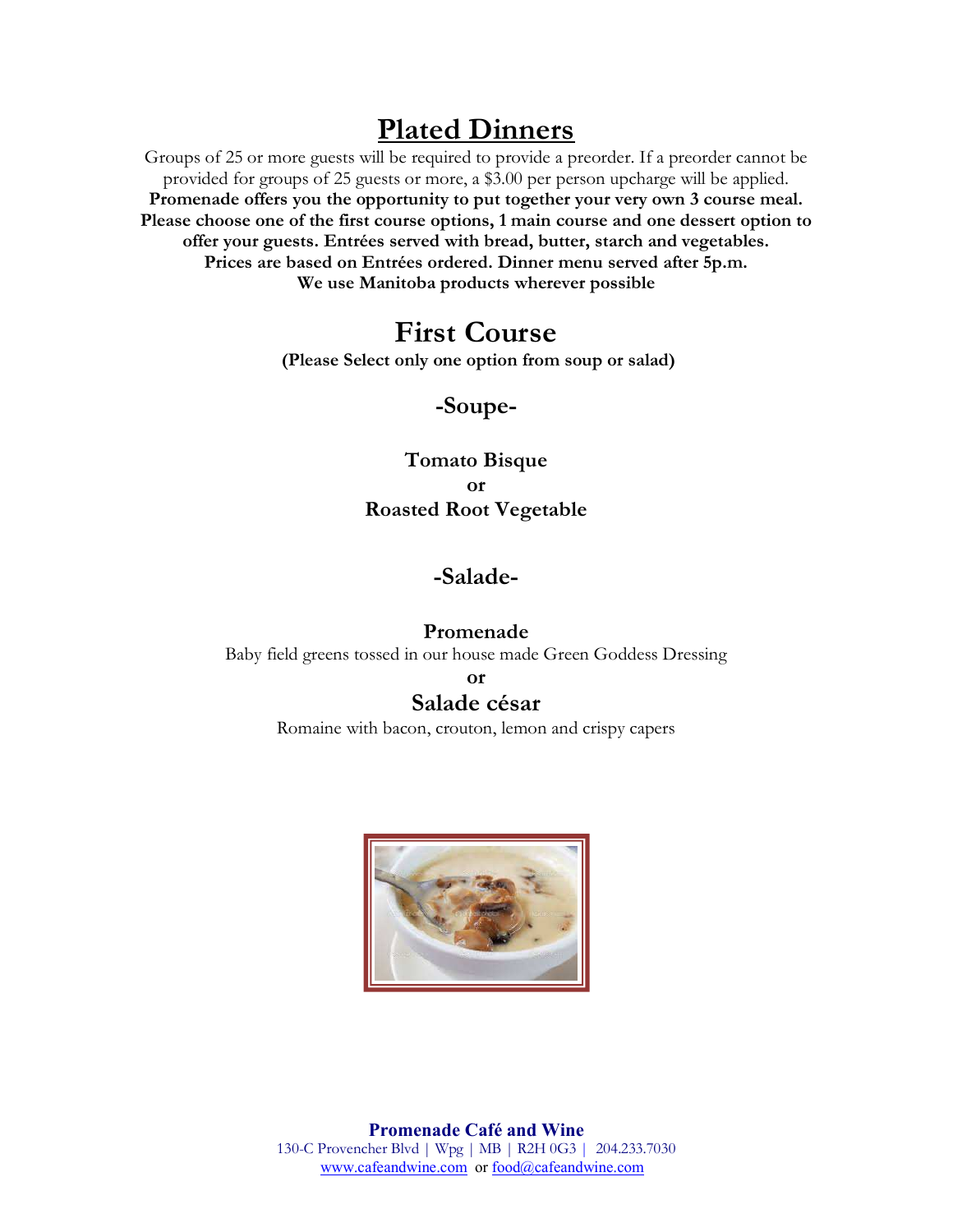## **Main Course**

**(Please Select One for the group)** 

#### **Steak**

Beef striploin cooked to medium with lemon Parsley compound butter (8oz) \$49

#### **Chicken Chasseur**

Roasted Chicken Supreme topped with chasseur sauce \$43

### **Beef Bourguignon**

Slow braised beef cooked with onions & mushrooms in a rich red wine sauce \$43

#### **Trout**

Rainbow trout topped with a beurre blanc lemon caper butter sauce \$43

## **Dessert**

**(Please Select One)**  Crème Brûlée du jour Maple Sugar pie Chocolate Ganache tarte